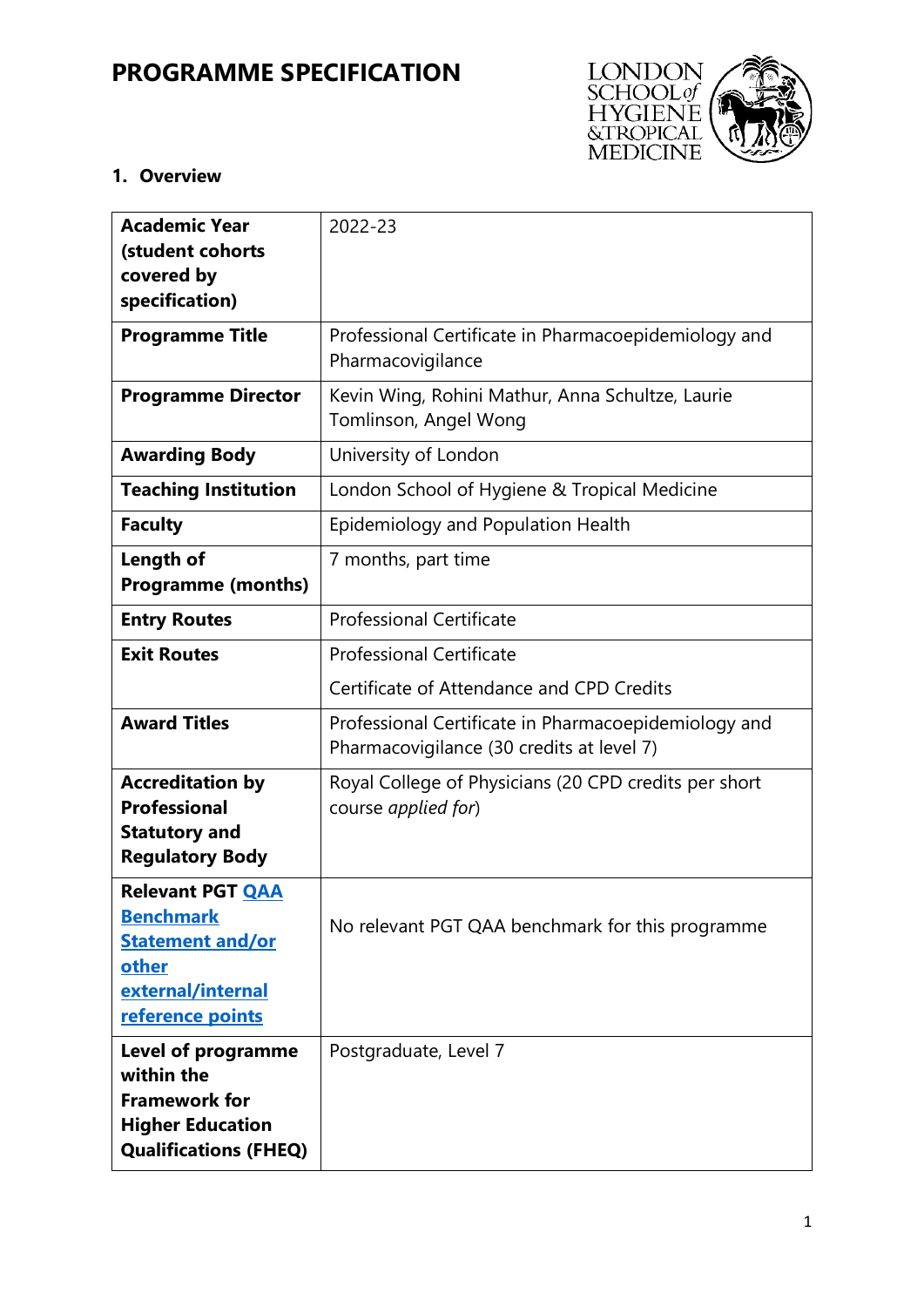| <b>Total Credits</b>                              | <b>CATS:</b>                                                                                                                                                                                                                                                                                                                                                                                                                                                                                                                                                                                                                                                                                                                                                                                                                                                                                                                                                                                                                                                                                                                                                                                                                                                                                                            | 30 | <b>ECTS:</b>                                            | 15 |  |
|---------------------------------------------------|-------------------------------------------------------------------------------------------------------------------------------------------------------------------------------------------------------------------------------------------------------------------------------------------------------------------------------------------------------------------------------------------------------------------------------------------------------------------------------------------------------------------------------------------------------------------------------------------------------------------------------------------------------------------------------------------------------------------------------------------------------------------------------------------------------------------------------------------------------------------------------------------------------------------------------------------------------------------------------------------------------------------------------------------------------------------------------------------------------------------------------------------------------------------------------------------------------------------------------------------------------------------------------------------------------------------------|----|---------------------------------------------------------|----|--|
| <b>HECoS Code</b>                                 | 100246;100260; 100270; 101049; 101317                                                                                                                                                                                                                                                                                                                                                                                                                                                                                                                                                                                                                                                                                                                                                                                                                                                                                                                                                                                                                                                                                                                                                                                                                                                                                   |    |                                                         |    |  |
| <b>Mode of Delivery</b>                           | The programme is taught at LSHTM in London delivered<br>by a combination of face-to-face and online teaching<br>modes.                                                                                                                                                                                                                                                                                                                                                                                                                                                                                                                                                                                                                                                                                                                                                                                                                                                                                                                                                                                                                                                                                                                                                                                                  |    |                                                         |    |  |
| <b>Mode and Period of</b><br><b>Study</b>         | Part time                                                                                                                                                                                                                                                                                                                                                                                                                                                                                                                                                                                                                                                                                                                                                                                                                                                                                                                                                                                                                                                                                                                                                                                                                                                                                                               |    |                                                         |    |  |
| <b>Cohort Entry Points</b>                        |                                                                                                                                                                                                                                                                                                                                                                                                                                                                                                                                                                                                                                                                                                                                                                                                                                                                                                                                                                                                                                                                                                                                                                                                                                                                                                                         |    | Short courses delivered in December, February and April |    |  |
| <b>Language of Study</b>                          | English                                                                                                                                                                                                                                                                                                                                                                                                                                                                                                                                                                                                                                                                                                                                                                                                                                                                                                                                                                                                                                                                                                                                                                                                                                                                                                                 |    |                                                         |    |  |
| <b>Re-sit Policy</b>                              | https://www.lshtm.ac.uk/sites/default/files/academic-<br>manual-chapter-08a.pdf                                                                                                                                                                                                                                                                                                                                                                                                                                                                                                                                                                                                                                                                                                                                                                                                                                                                                                                                                                                                                                                                                                                                                                                                                                         |    |                                                         |    |  |
| <b>Extenuating</b><br><b>Circumstances Policy</b> | https://www.lshtm.ac.uk/sites/default/files/academic-<br>manual-chapter-07.pdf                                                                                                                                                                                                                                                                                                                                                                                                                                                                                                                                                                                                                                                                                                                                                                                                                                                                                                                                                                                                                                                                                                                                                                                                                                          |    |                                                         |    |  |
| Programme<br><b>Description</b>                   | The global health challenge of maximising drug safety yet<br>maintaining public confidence has become increasingly<br>complex. Pharmaceutical companies are required to<br>employ named members of staff responsible for<br>pharmacovigilance. NGOs need to have confidence that<br>the medicines and products that they provide to<br>communities are both effective and safe. Health<br>authorities grapple with the need to provide quality care<br>whilst containing a burgeoning drug budget. Regulatory<br>authorities must balance the potential benefits of new<br>drugs with varying levels of suspicion of their potential<br>harm.<br>This intensive modular course in pharmacoepidemiology<br>and pharmacovigilance addresses the increasing need for<br>well-informed professionals to work in all areas related to<br>the assessment of drug safety and risk-benefit of drug<br>use. It is an introductory course and should meet the<br>needs of a wide variety of individuals. The variety of<br>backgrounds and the knowledge possessed by lecturers<br>ensures that the course has a sound mixture of the<br>theoretical and the practical issues surrounding drug<br>safety.<br>This course is offered in a modular format across three<br>short courses and delivered via a combination of face-to- |    |                                                         |    |  |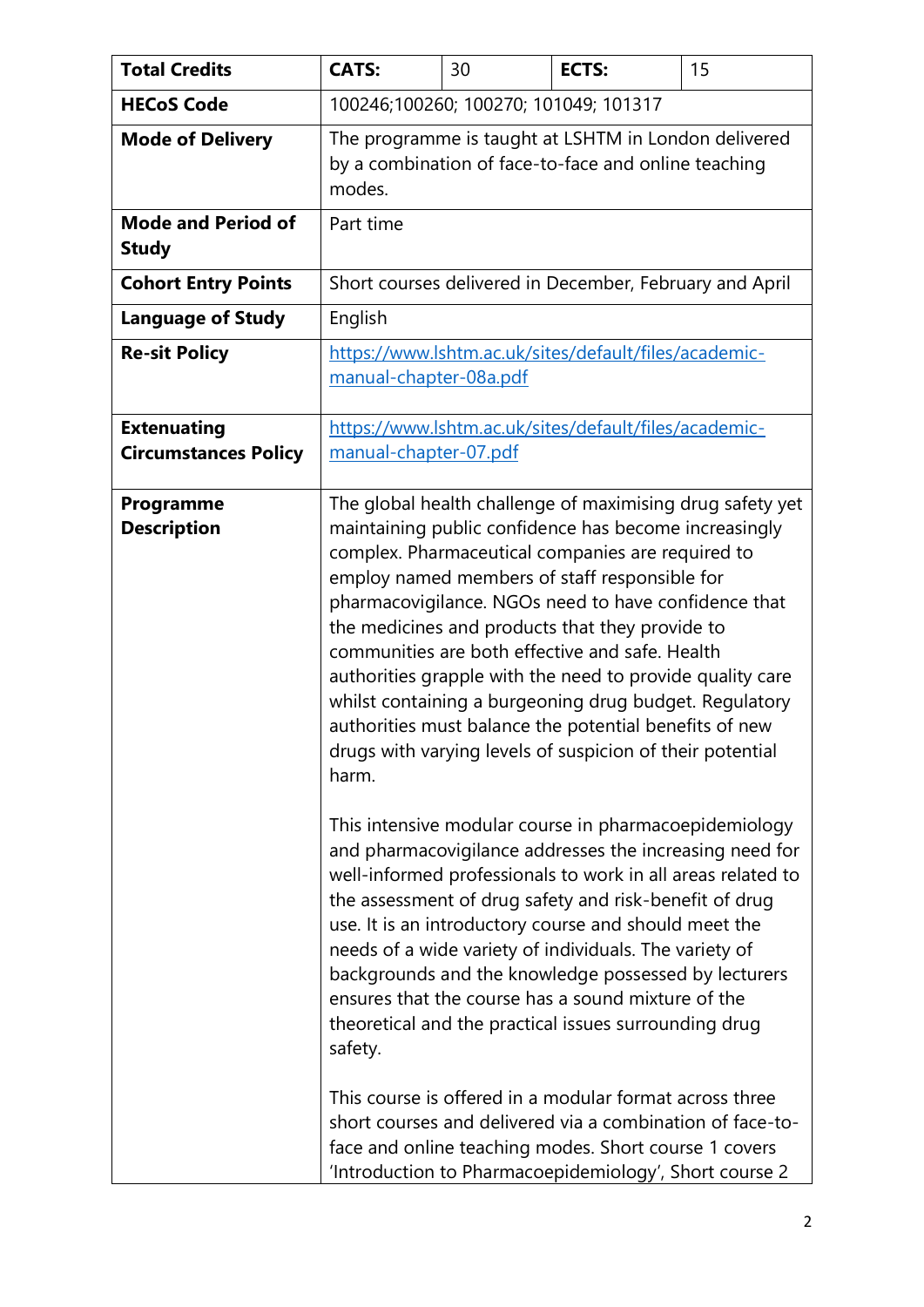|                             | covers 'Introduction to Pharmacovigilance' and Short<br>course 3 covers 'Intermediate Pharmacoepidemiology &<br>Pharmacovigilance'. Students can either apply for all<br>three short courses (with or without assessment), or<br>alternatively to any selection of the individual courses<br>(without assessment). Students who complete all three<br>short courses and the assessment within one academic<br>year will be awarded a Professional Certificate (30<br>credits). |
|-----------------------------|--------------------------------------------------------------------------------------------------------------------------------------------------------------------------------------------------------------------------------------------------------------------------------------------------------------------------------------------------------------------------------------------------------------------------------------------------------------------------------|
| <b>Date of Introduction</b> | November 2006                                                                                                                                                                                                                                                                                                                                                                                                                                                                  |
| of Programme                |                                                                                                                                                                                                                                                                                                                                                                                                                                                                                |
| (month/year)                |                                                                                                                                                                                                                                                                                                                                                                                                                                                                                |
| Date of production /        | November 2021                                                                                                                                                                                                                                                                                                                                                                                                                                                                  |
| revision of this            |                                                                                                                                                                                                                                                                                                                                                                                                                                                                                |
| programme                   |                                                                                                                                                                                                                                                                                                                                                                                                                                                                                |
| specification               |                                                                                                                                                                                                                                                                                                                                                                                                                                                                                |
| (month/year)                |                                                                                                                                                                                                                                                                                                                                                                                                                                                                                |

## **2. Programme Aims & Learning Outcomes**

| <b>Educational aims of the programme</b>                                                                                                                                                                                      |
|-------------------------------------------------------------------------------------------------------------------------------------------------------------------------------------------------------------------------------|
| The aim of the programme – consistent with LSHTM's mission to improve health<br>worldwide – is to equip students with a thorough understanding of the concepts<br>and practice of pharmacoepidemiology and pharmacovigilance. |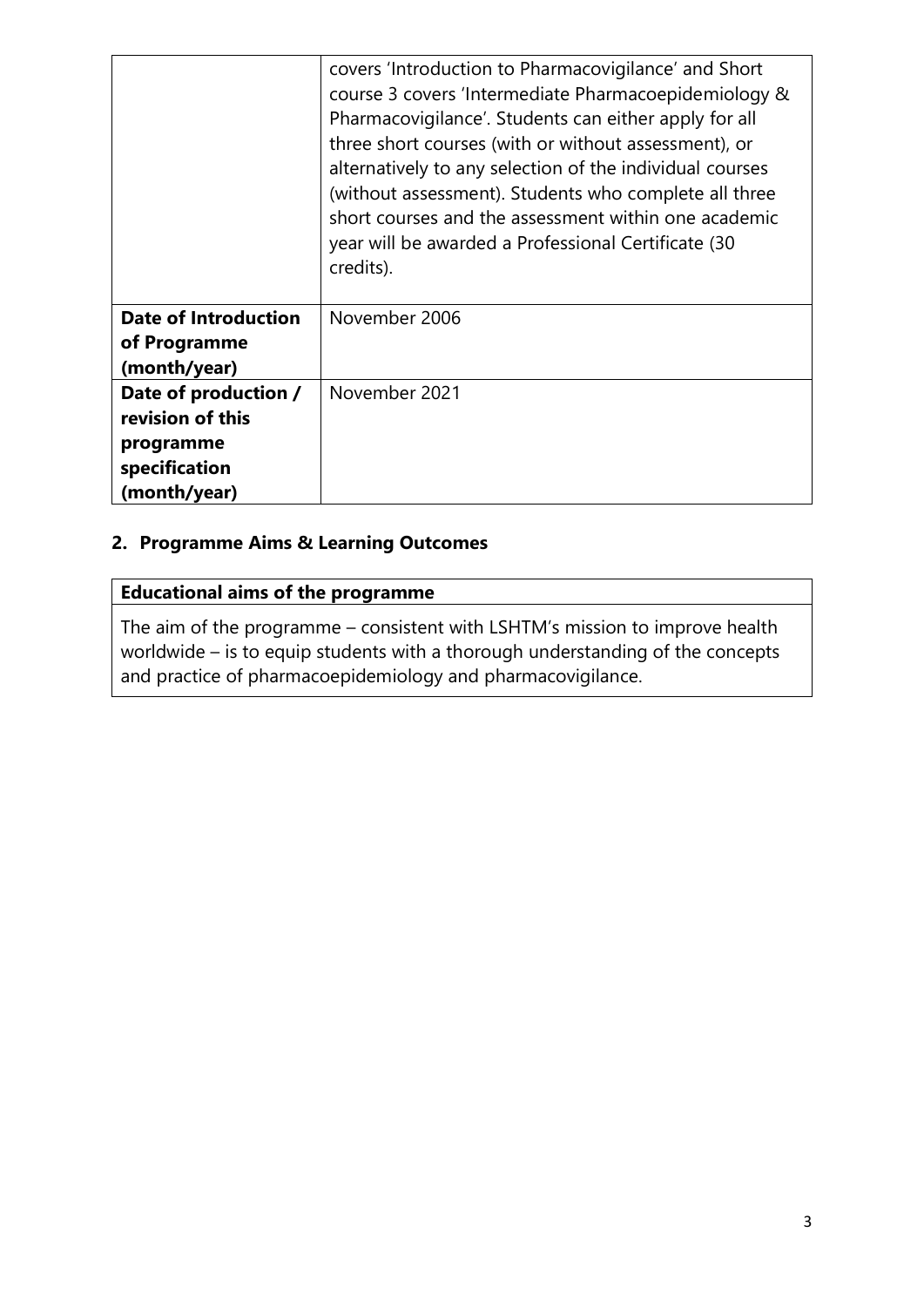## **Programme Learning Outcomes**

By the end of the three courses, students should be able to:

#### **Short course 1 and 3:**

- i) Describe the main study designs used in pharmacoepidemiology and their strengths and weaknesses.
- ii) Demonstrate an understanding of the epidemiological and statistical theory underpinning the conduct, analysis, reporting and interpretation of epidemiological studies.

Critically assess the results of pharmacoepidemiology studies, including the study question, study design, methods and conduct, statistical analyses and interpretation.

iii) Appraise meta-analyses and studies using multiple data sources or study designs

#### **Short course 2 and 3:**

- iv) Demonstrate an understanding of the legislation and regulations for pharmacovigilance and pharmacoepidemiology activities in the UK and internationally.
- v) Gain a thorough understanding and reflect critically upon the role of spontaneous reporting in pharmacovigilance.
- vi) Critically apply understanding the key principles of Health Technology Appraisal.
- vii) Apply pharmacoepidemiology evidence to decision making, risk management planning and responses to adverse drug events

#### **Teaching and Learning Strategy**

The programme will be taught online through lectures and small group practicals. All elements of the programme have specific learning objectives, with content designed to help students achieve these outcomes. Students are expected to learn through both directed and self-directed study.

#### **Assessment Strategy**

During the course there are a number of formative assessments such as interactive workshops. These assessments aim to monitor the study progress of the students; therefore, they do not contribute to the final mark of the course.

The summative assessment is conducted via an unseen written examination and a project.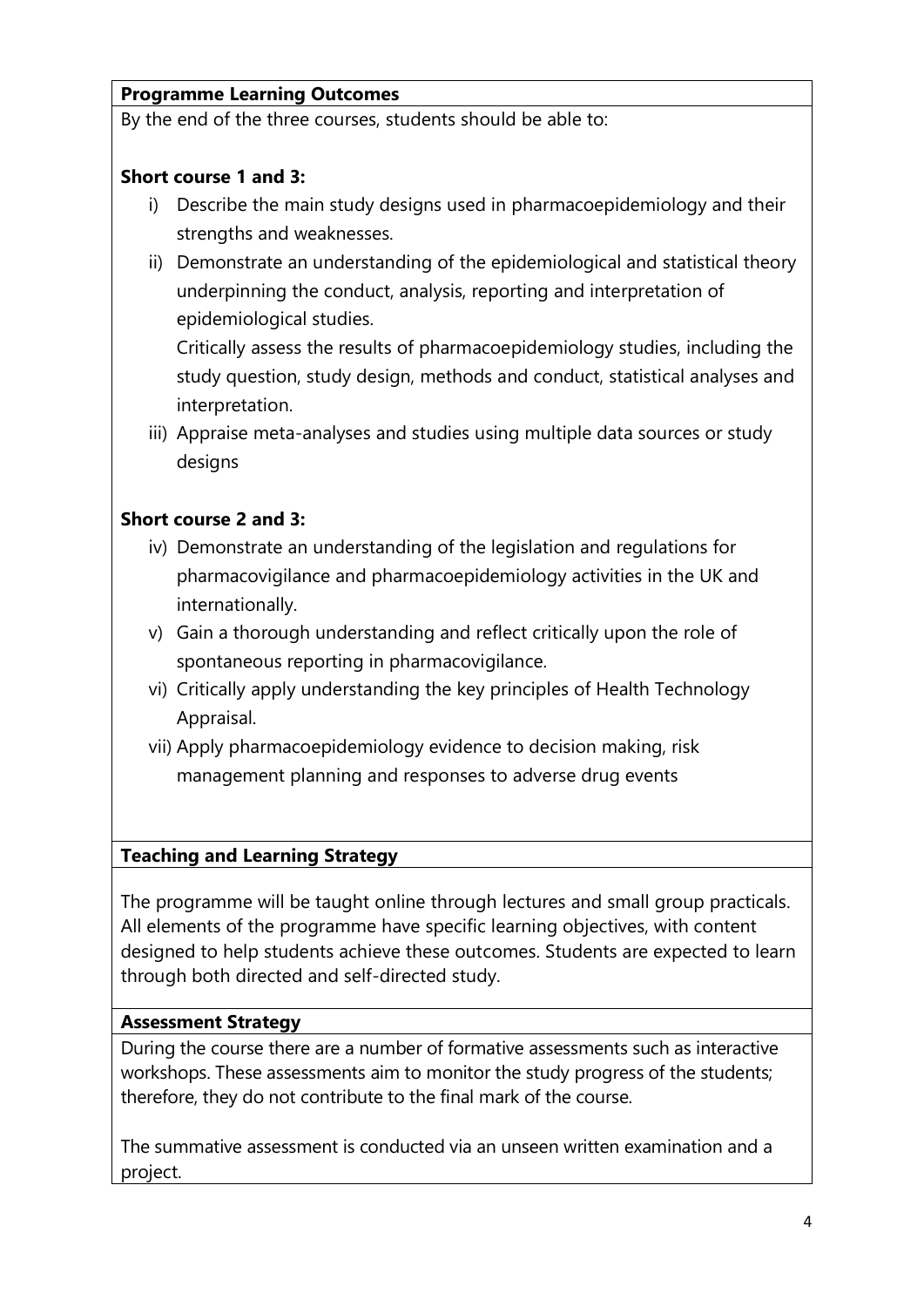The unseen written examination comprises two parts – one short-answer examination (75% of the unseen examination grade) and one multiple-choice examination (25% of the unseen examination grade). This examination will comprise 60% of the final mark for the Certificate.

The project will make up 40% of the final mark for the Certificate. The project report will be judged on the students' appreciation of the issues, their ability to make a critical evaluation of the evidence, and the appropriateness and justification of their recommendations.

Both the unseen examination and the project need to be passed in order to pass the Professional Certificate.

## **3. Programme Structure and features, modules, credit assignment and award requirements**

| <b>Full-time Masters</b>   | Term 1 | Term 2 | Term 3 | <b>Total Credits</b> |
|----------------------------|--------|--------|--------|----------------------|
| <b>Compulsory Modules</b>  |        |        |        | 30                   |
| <b>Recommended Modules</b> |        |        |        | N/A                  |
| Projects                   |        |        |        | N/A                  |

| <b>Term</b>     | <b>Module</b><br>Code | <b>Module Title</b>                                                                 | <b>Module Type</b><br>(compulsory or<br>recommended) | <b>Credits</b><br>(CATS) | <b>Contact</b><br>hours |
|-----------------|-----------------------|-------------------------------------------------------------------------------------|------------------------------------------------------|--------------------------|-------------------------|
| 1, 2<br>and $3$ | n/a                   | Professional<br>Certificate in<br>Pharmacoepidemiol<br>ogy and<br>Pharmacovigilance | Compulsory                                           | 30                       | 84                      |

## **4. Entry Requirements**

#### **Criteria for admission**

There are no formal prerequisites for this course, but some experience equivalent to the followed is required: an undergraduate degree (e.g., bachelor) in a subject appropriate to the course (e.g., epidemiology, statistics, pharmacy, biological sciences, chemistry, physics, medicine, dentistry, etc.); or at least 6 months' relevant work experience. If you do not satisfy the above requirements you may still be admitted at our discretion on the basis of your academic qualifications, work experience and references.